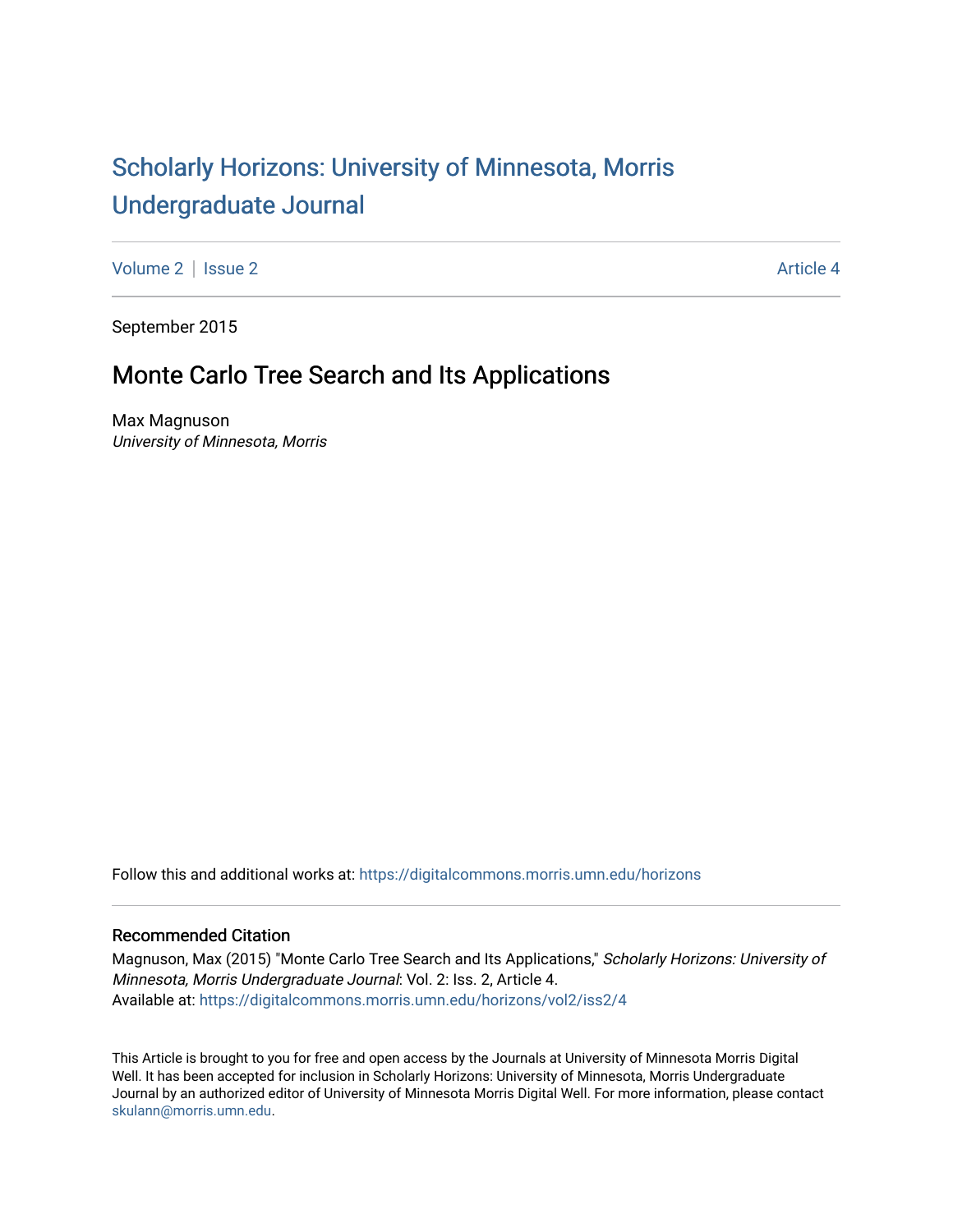## **Monte Carlo Tree Search and Its Applications**

Max Magnuson Division of Science and Mathematics University of Minnesota, Morris Morris, Minnesota, USA 56267 magnu401@morris.umn.edu

## ABSTRACT

Monte Carlo tree search (MCTS) is a probabilistic algorithm that uses lightweight random simulations to selectively grow a game tree. MCTS has experienced a lot of success in domains with vast search spaces which historically have challenged deterministic algorithms [3]. This paper discusses the steps of the MCTS algorithm, its application to the board game Go, and its application to narrative generation.

## Keywords

Monte Carlo Tree Search, Heuristics, Upper Confidence Bounds, Artificial Intelligence

#### 1. INTRODUCTION

In 1997 the field of artificial intelligence (AI) experienced a monumental breakthrough when IBM's Deep Blue defeated Garry Kasparov, a reigning grand master, in a chess match [2]. The researchers achieved this by using brute force deterministic tree searching methods combined with human knowledge of chess. The human knowledge allows the AI to evaluate the strategic value of a move much like a grand master would, and then populate a tree to search for the best move. This event demonstrated to the world the power of computers and artificial intelligence.

While computers are capable of outplaying the top players of chess, the deterministic strategies that they employ do not scale well into larger search spaces. When there are too many options available, the deterministic nature of these algorithms take too long evaluating every option and quickly are overwhelmed. Two applications with very large search spaces are Go which is a board game about positional advantage and narrative generation. Go has many more moves available to the player than in chess, and each of those moves can have major effects 50 to 100 moves ahead [3]. This makes the game trees in Go much wider and deeper which vastly increases the complexity.

Narrative generation has some of the same problems as in Go. As the number of characters, items, locations, and

*UMM CSci Senior Seminar Conference, May 2015* Morris, MN.

actions increase, the search space grows tremendously. An algorithm needs access to plenty of these agents to produce interesting narratives, but there are just too many possible interactions for deterministic algorithms.

In order to address problems with larger search spaces, we must turn to alternative methods. Monte Carlo tree search (MCTS) has had a lot of success in Go and in other applications [2] [1]. MCTS eschews the typical brute force tree searching methods, and utilizes statistical sampling instead. This makes MCTS a probabilistic algorithm. As such, it will not always choose the best action, but it still performs reasonably well given sufficient time and memory. MCTS performs lightweight simulations that randomly select actions. These simulations are used to selectively grow a game tree over a large number of iterations. Since these simulations do not take long to perform, it allows MCTS to explore search spaces quickly. This is what gives MCTS the advantage over deterministic methods in large search spaces.

Since MCTS is capable of surmounting problems with vast search spaces, AI can now perform well in new areas. In 2009, for the first time ever, a computer defeated a top professional Go player in a 9x9 game [2]. It took twelve years for AI to advance from defeating Garry Kasparov to achieving its first major victory in Go, and it was only on the smallest board that Go is played on. While not as publicized as deep blue's victory, it displays the power of MCTS.

MCTS has been growing in popularity in recent years, and it demonstrates a lot of promise. In this paper, we will examine the traditional implementation of MCTS, its applications to Go, and its applications to narrative generation.

#### 2. BACKGROUND

MCTS combines the random sampling of traditional Monte Carlo methods with tree searching. Monte Carlo methods use repeated random sampling to obtain results. In MCTS, the random sampling is in the form of random simulations which are used to expand the game tree. The game tree is then used to decide the next move. MCTS grows the game tree iteratively. With each iteration, the game tree is traversed and expanded. Over time, the game tree will converge. This means that the same path in the tree is traversed in each iteration. This indicates MCTS has found a move that leads to the most number of simulated wins from the current state of the game. Because of the random nature of this process, MCTS is a probabilistic method. MCTS does not always find the best move, but it has reasonable success at choosing moves that lead to greater chances of winning.

This work is licensed under the Creative Commons Attribution-Noncommercial-Share Alike 3.0 United States License. To view a copy of this license, visit http://creativecommons.org/licenses/by-nc-sa/3.0/us/ or send a letter to Creative Commons, 171 Second Street, Suite 300, San Francisco, California, 94105, USA.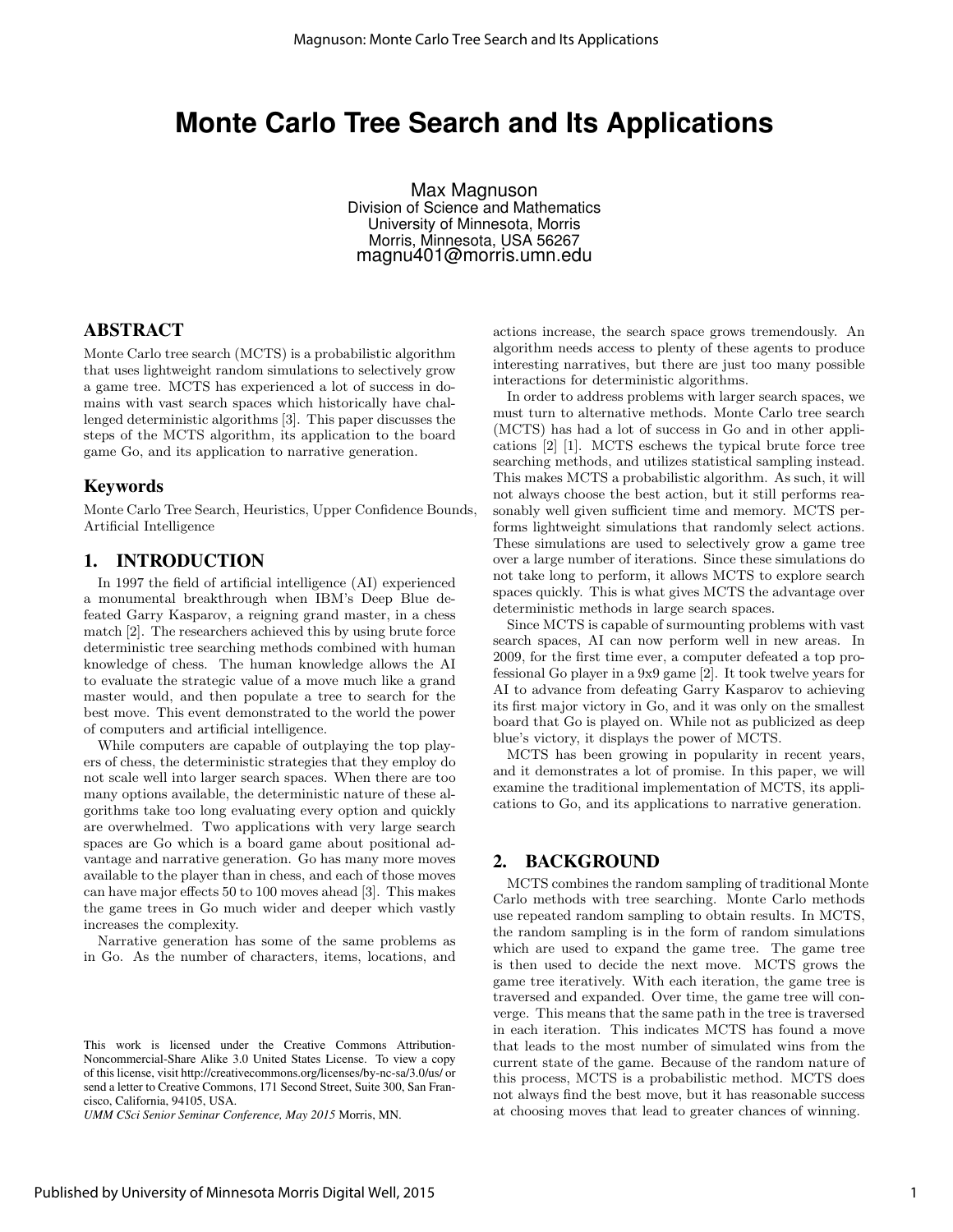#### 2.1 The Tree Structure

MCTS encodes the game state and its potential moves into a tree. Each node in the tree represents a potential game state with the root node representing the current state. Each edge represents a legal move that can be made from one game state to another. In other words, it represents the transformation from the parent node to the child node. Any node may have as many children as there are legal moves from the game state for which it represents.



Figure 1: a small portion of a tree representing Tic-TacToe

For example, at the start of a game of TicTacToe the root node may have up to nine children, one for each possible move. Each following child can only have one less child than its parent since the previous moves are no longer available as options.

Figure 1 represents the top portion of a tree for the game TicTacToe. The AI is making the first move, so the root node is the first game board. Each child node represents the potential moves that can be made from the current game state. It is important to note that this figure is a simplification, and that it only shows three of the nine child nodes. Once MCTS decides which move to make, the chosen child node becomes the new root node. For example, if MCTS chose the left child in figure 1, then that child becomes the new root node and its siblings would be discarded.

Along with the game state, each node has an associated value that comes from the simulations performed within that subtree. Only one simulation is performed at each node. Therefore, a subtree of three would have the values from three simulations. With this, we can think of each node as the root of a subtree. The value of that node is representative of the estimated strategic value of the subtree. By choosing the node with the greatest estimated value, the MCTS algorithm is choosing the path with the most number of simulated wins. This means that the MCTS algorithm is maximizing the number of winning moves it can select. This is what MCTS relies on to be effective.

## 2.2 The Four Steps of MCTS

The process of MCTS is split up into four steps: selection, expansion, simulation, and backpropagation. These four steps are iteratively applied until a decision from the AI must be made. Typically, there is a set amount of time that the AI has to make its move, so that is when the algorithm will make its decision.

Figure 2 shows one iteration of the MCTS algorithm with



Figure 2: the four steps of MCTS

a game tree that only has two legal moves at each node. The first number in each node represents the number of wins in that subtree. The second number is the total number of simulations performed in that subtree. The ratio of these two numbers provides us with the estimated value of each node.

Selection - In the selection process, the MCTS algorithm traverses the current tree using a tree policy. A tree policy uses an evaluation function that prioritize nodes with the greatest estimated value. Once a node is reached in the traversal that has children (or moves) left to be added, then MCTS transitions into the expansion step. In figure 2, starting from the root node, the tree policy must make a decision between the  $0/1$  node and the  $2/3$  node. Since  $2/3$  is greater than  $0/1$ , the tree policy will choose the  $2/3$ node in its traversal. Once at the 2/3 node, the tree policy will then choose the  $1/1$  node because it is greater than  $0/1$ . This is the first node with children yet to be added, so now MCTS will transition into the expansion step.

Expansion - In the expansion step, a new node is added to the tree as a child of the node reached in the selection step. The algorithm is currently at the 1/1 node, so there is a child node added onto that node indicated by the node with the ?. There is only one node added to the tree in each iteration, and it is at this step.

Simulation - In this step, a simulation (also referred to as a playout or rollout) is performed by choosing moves until either an end state or a predefined threshold is reached. In the case of Go or TicTacToe, an end state is reached when the game ends. Then based on the result of the simulation, the value of the newly added node is established. For example, a simulation for a node in Go reaches the end of a game (the end state), and then determines a value based on whether the player won or lost. In figure 2 the simulation ended in a 1. Therefore, the value of the new node is 1/1. One simulation resulted in a win, and one simulation has been performed.

In the simulation process, moves are played out according to the simulation policy [1]. This policy may be either weak or strong. A weak policy uses little to no predetermined strategy. It chooses moves randomly from either a subset of the legal moves or from all of the legal moves. A policy may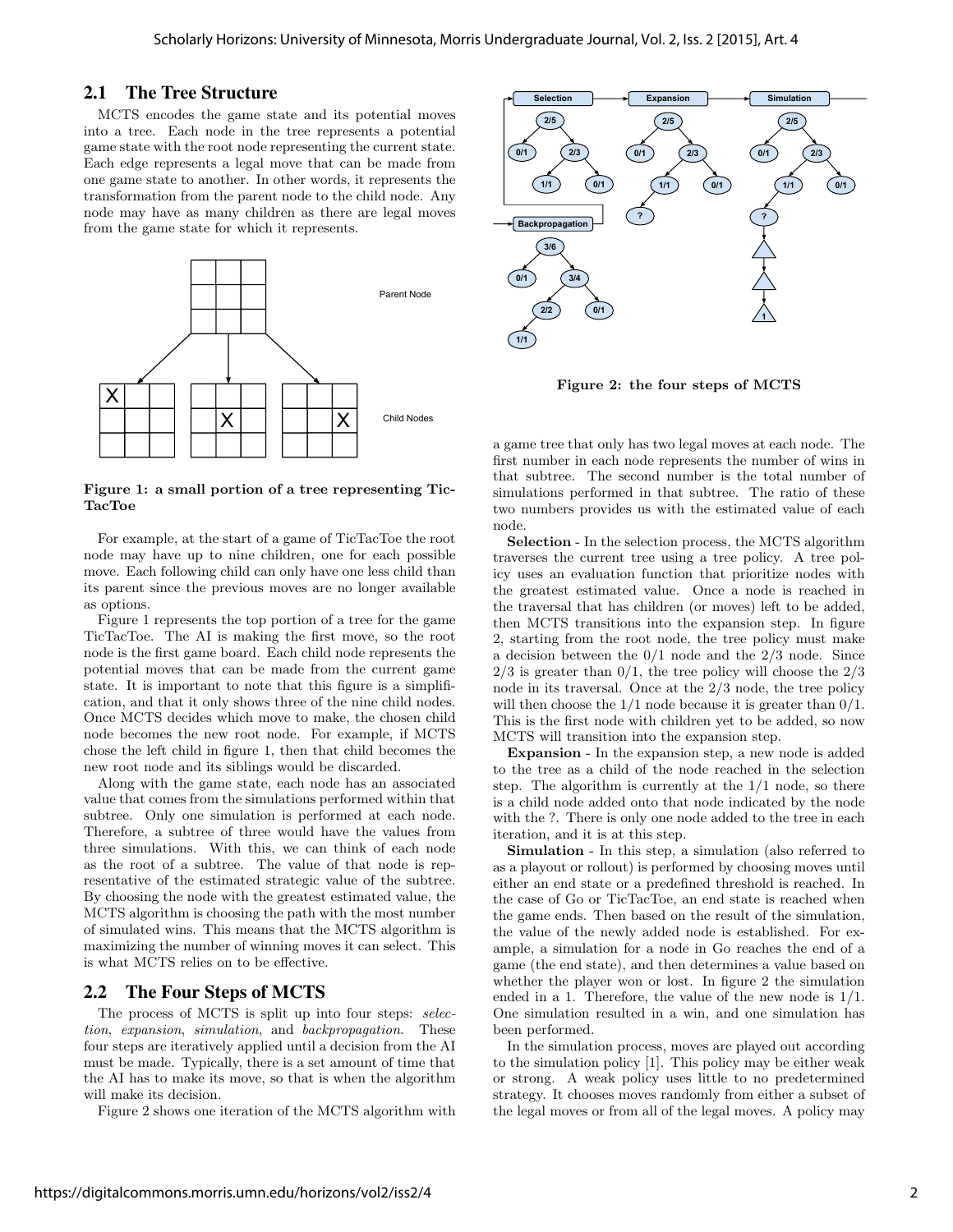prefer a certain subsection of moves because those moves might be more favorable. Perhaps in the game of TicTac-Toe the corners are considered to be more favorable. We incorporate this into a simulation policy by having the algorithm randomly choose corner moves until there are no more corner moves left. Then the policy will choose moves at random from the rest of the legal moves. A strong policy uses a more guided approach to choosing moves. A strong policy may make the simulation too deterministic or make it more prone to error [2], so a weak policy is generally preferred.

Backpropagation - Now that the value of the newly added node has been determined, the rest of the tree must be updated. Starting at the new node, the algorithm traverses back to the root node. During the traversal the number of simulations stored in each node is incremented, and if the new node's simulation resulted in a win then the number of wins is also incremented. In figure 2 only the nodes with values 0/1 are not updated since they are not an ancestor of the newly added node. This step ensures that the values of each node accurately reflect simulations performed in the subtrees that they represent.

#### 2.3 Upper Confidence Bound

The upper confidence bound applied to trees (UCT) is used by MCTS as the tree policy in the selection step to traverse the tree. UCT balances the idea of exploration versus exploitation. The exploration approach promotes exploring unexplored areas of the tree. This means that exploration will expand the tree's breadth more than its depth. While this approach is useful to ensure that MCTS is not overlooking any potentially better paths, it can become very inefficient very quickly in games with a large number of moves. To help avoid that, it is balanced out with the exploitation approach. Exploitation tends to stick to one path that has the greatest estimated value. This approach is greedy and will extend the tree's depth more than its breadth. UCT balances exploration and exploitation by giving relatively unexplored nodes an exploration bonus.

$$
UCT(node) = \frac{W(node)}{N(node)} + \sqrt{ln(N(parentNode))}
$$

When traversing the tree, the child node that returns the greatest value from this equation will be selected [1]. N represents the total number of simulations performed at that node and its descendants. W represents how many of those simulations resulted in a winning state. C represents an exploration constant that is found experimentally. The first part of the UCT takes into consideration the estimated value of the node from the ratio of simulations won to total simulations. This is the exploitation part of the equation. The second part of the UCT is the exploration bonus. This compares the total number of simulations performed at the parent node and its descendants to the total number of simulations performed at the examined node and its descendants. This means that the lower the number of simulations that have been performed at this node, the greater this part of the equation will be.

#### 3. USING MCTS TO PLAY GO

MCTS has been very successful in its applications in Go. The computer Go programs MoGo and Crazy Stone both use a variation of MCTS, and they have had the best performance of any computer Go programs [3]. Those programs' variation of MCTS take advantage of certain aspects of Go.

## 3.1 All Moves as First (AMAF)

All moves as first (AMAF) is a methodology that treats all moves as if they were the next move played. AMAF does not grant any move extra strategic value based on when it is played. Therefore, in AMAF moves have no contextual dependencies on other moves. This is particularly useful when a move played elsewhere on the board has little or no impact on the move being examined, or if a game arrives at the same state regardless of the order in which the moves are played.



Figure 3: comparison of two sequences of moves in TicTacToe

In figure 3 are two possible sequences of moves that can be played out in the game TicTacToe. Even though the order of moves A and C are different, it still results in the same game state. AMAF is useful in analyzing the effectiveness of this situation since the order in which the moves are played has no effect strategically. Thus, we can treat playing move A first or move C first as having the same strategic value.

The AMAF methodology is applicable to Go because many of the situations only affect what is happening locally. If a move is made elsewhere on the board, it does not have much of an effect on the strategic value of the move being examined. It is also important to note that in Go a move that repeats a board state is illegal. Therefore, this methodology will not have any inconsistencies with replaying the same move.

## 3.2 Rapid Action Value Estimate

Rapid action value estimate (RAVE) takes the concept of AMAF and applies it to a tree structure. RAVE can be thought of as assigning values to the edges of the tree which represent moves. The value of these moves come from any simulation performed within the subtree in which that move was played. The value is a ratio of those simulations that resulted in a win to the total number of simulations. This is different from MCTS in that MCTS chooses nodes for the strategic value of the game state represented by that node. RAVE chooses nodes for the strategic value of the move.

Figure 4 is a comparison between moves A and B from node Z. The dotted lines represent simulations performed at each node with the triangles being the result. In MCTS, the value of A is the value of the node A points to. In this case, A has the value 1/3. Likewise, B has the value 2/3. These values come from the three simulations performed in their respective subtrees. In the RAVE approach, the value for move A is determined by any simulation performed by the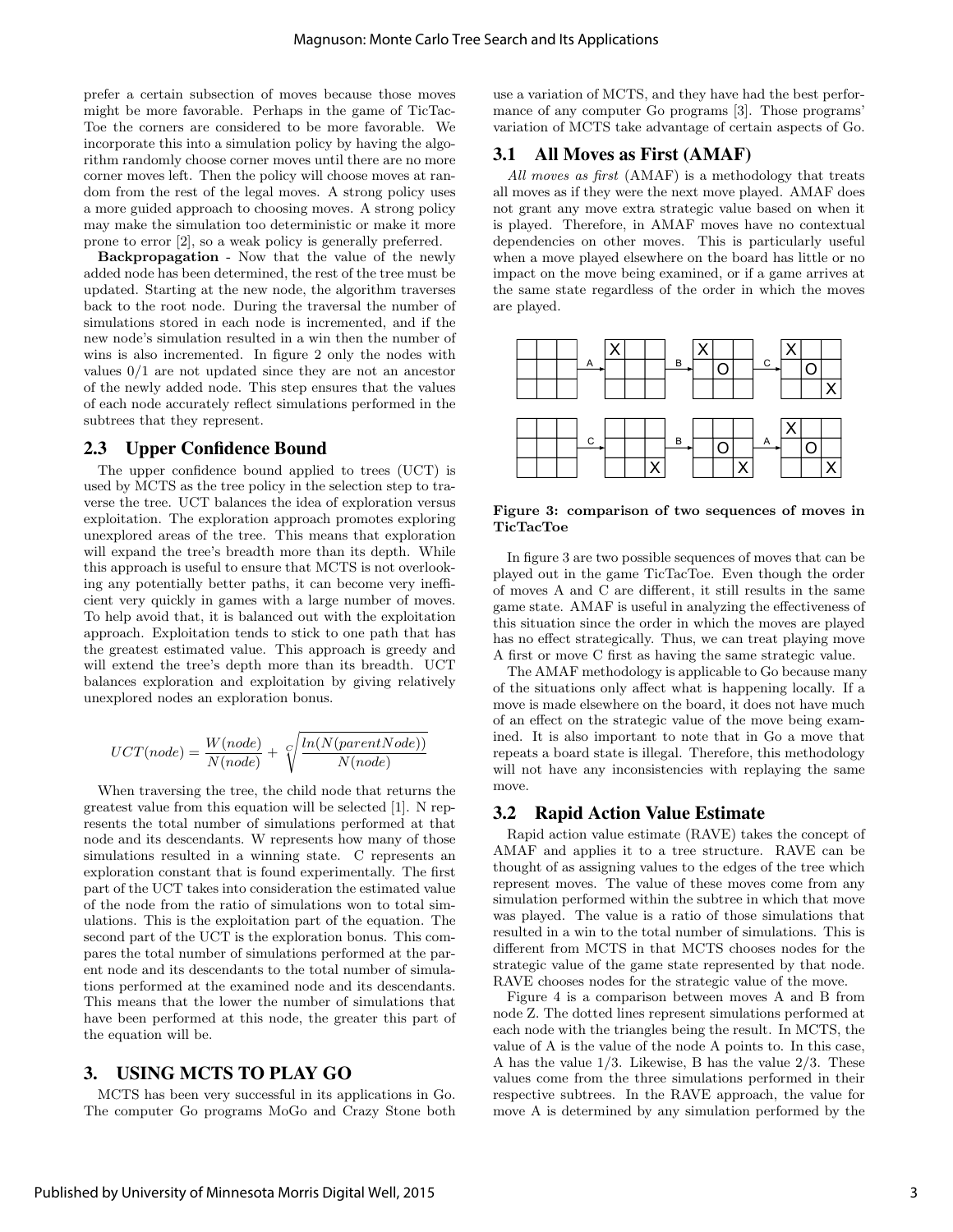

Figure 4: MCTS vs RAVE

descendants of node Z in which A was played. This accounts for the simulation performed in the subtree of B that used move A. Now in RAVE, the value of A is 2/4. The same is true for the RAVE value of B. B was performed in two other simulations in Z's subtree. This makes the RAVE value of B 2/5.

When determining which node to traverse to from node Z, MCTS and RAVE would produce different results. MCTS would choose the node that B is pointing to because the MCTS value of B is greater than the MCTS value of A. RAVE would choose the node A is pointing to because the RAVE value of A is greater than the RAVE value of B.

The RAVE approach is very powerful and allows us to retrieve much more information out of every simulation. MCTS only gains one piece of information from each simulation. That information is only the result of the simulation. In RAVE, every move performed in a simulation provides us with information. The strategic value of a move in RAVE is developed much more quickly as a result. This means that trees generated by RAVE converge more quickly than trees generated by MCTS.

## 3.3 MC RAVE

The RAVE approach is very useful and efficient, but it can sometimes select an incorrect move [3]. In Go, when the players have close tactical battles, the sequencing of the moves become very important. In this situation, we cannot treat the moves as AMAF. We still need the contextual dependencies of the MCTS approach.

MC RAVE combines the traditional MCTS algorithm and the RAVE approach into one algorithm. MC RAVE stores the values of each node from MCTS and the value of each move from RAVE in the tree structure. MC RAVE takes a weighted average of the two values to determine which node to choose in traversal [3]. When very few simulations have been performed, the RAVE values are given more weight. In this case, RAVE is more accurate because the contextual dependencies of moves are less developed. When a lot more simulations have been performed, the MCTS values will be weighted more heavily. The MCTS values are given more weight in this case because the contextual dependencies of the moves are more strongly developed and are more accurate overall.

## 3.4 Go Results

AI that use more traditional approaches have had very little success playing Go. The deterministic approaches struggle to defeat even low rank amateurs. Now with new Go programs like MoGo and Crazy Stone implementing MC RAVE, AI can compete with top professionals in 9x9 Go [3]. Not only that, but those programs can even compete against the top pros in handicap games of 19x19 Go. Handicap games let one player start with some number of pieces on the board. That is an incredible feat taking into consideration the immense complexity of a 19x19 board.

## 4. USING MCTS FOR NARRATIVE GEN-ERATION

Automated narrative generation is an interesting problem with many applications. One such application is to video games. Narrative generation provides the user with a unique experience on each playthrough which can extend the amount of enjoyment a user receives from a single game. Narrative generation can also be applied as a learning tool. Generating an endless number of fun and interesting stories provides plenty of material for reading practice. These are only two examples, but there are many more [5].

Kartal et al [5] decided to apply MCTS to narrative generation because of its huge search spaces. Given the success in Go, it makes sense to apply MCTS to narrative generation.

## 4.1 Description of Narratives

The researchers' algorithm uses various predefined actors (or characters), items, locations, and actions to generate a narrative. Actions are used to have actors, items, and locations interact with one another. Here are a few possible actions:

- Move $(A, P)$ : A moves to place P.
- Kill $(A, B)$ : B's health to zero(dead).
- Earthquake(P): An earthquake strikes at place P. This causes people at P to die (health=0), items to be stuck, and place P to collapse.

Each action acts as a function with a list of parameters and a description of what it does. Actions are important because they are what progress the story.

In the researchers' algorithm, the user does not provide any of the actions used by the algorithm. However, the user defines the initial setup and goals for the narrative. An initial setup indicates where actors or items are located. For instance, the inspector is in his office, or the lamp is at Becky's house. The narrative goals are what the user wishes to occur in the story. Perhaps the user would like there to be at least two murders and for the murderer to be captured. Given this information, the algorithm will attempt to generate a believable narrative while satisfying the goals set by the user.

## 4.2 Tree Representation

As stated in section 2.1, the nodes of the MCTS tree represent the entire state at that node. In narrative generation, it is somewhat different. Each node only represents a specific step (or action) of the story instead of capturing the entirety of the narrative up to that point. In order to retrieve the narrative up to a node, we would need to traverse up the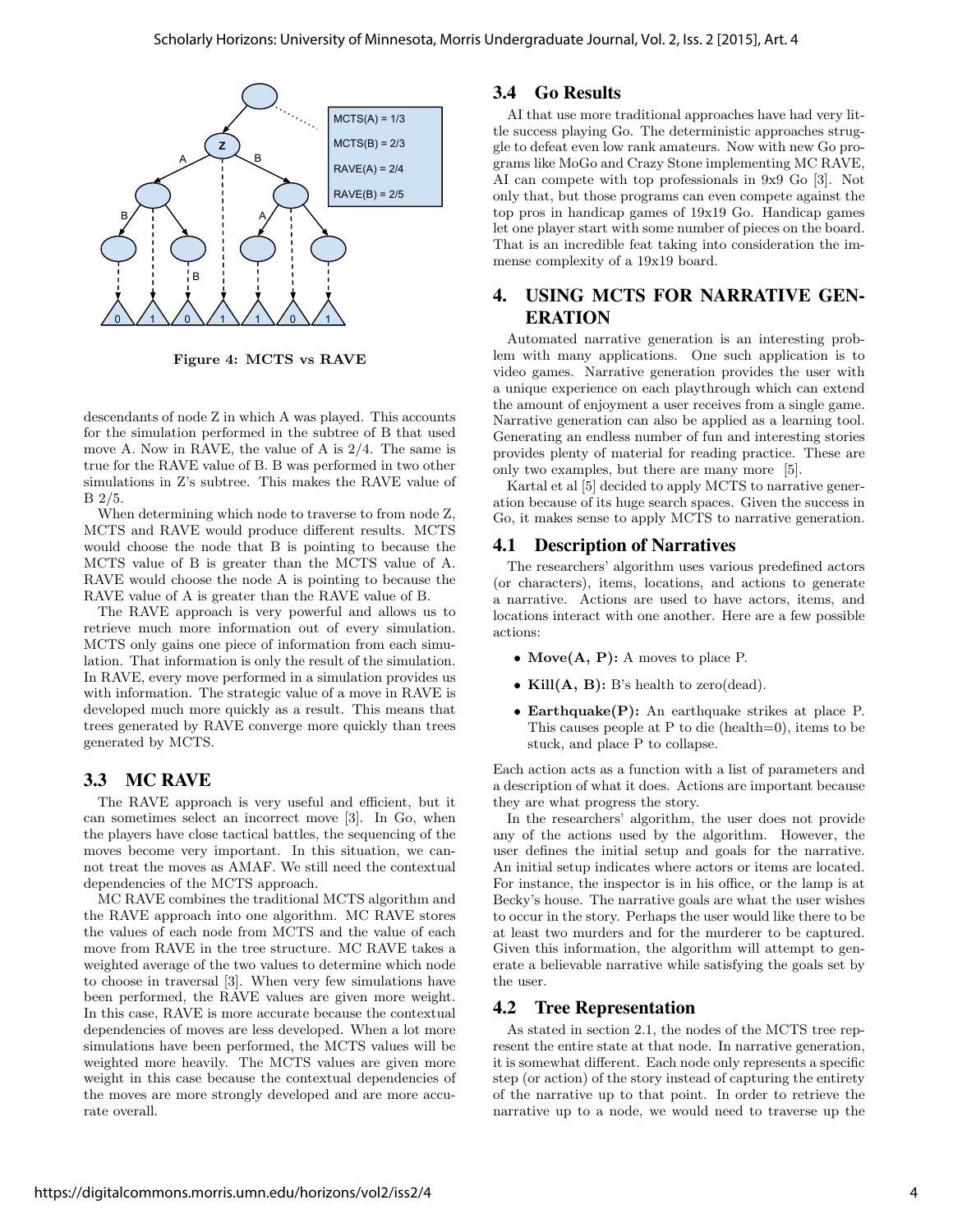tree all the way to the root node. This structuring is similar to the MCTS tree for Go in that to know the sequence of moves leading up to a node, we would need to traverse back to the root. A node by itself does not provide us with the order in which moves are played, only the current state of the game.

In addition to encoding for an action, each node also keeps track of various attributes. Attributes are characteristics of an actor that help maintain the current state of the story. An attribute of an actor might be that actors current health. The health of an actor may go down if attacked. Another example of an attribute is the location of an actor. It would not make much sense if an actor traveled to a location that they are already at – which would be possible if the location of the character is not stored.

The researchers' method for tree generation uses a set threshold during the simulation step. The simulation ends when either the narrative has reached a certain length, or when the narrative accomplishes a sufficient percentage of goals. This differs from Go and other games because narratives do not have clear end states. This also means that narrative generation needs a different method of evaluation because the simulations do not simply end in a win or a loss. To address this, the researchers' implemented their own evaluation function, and its details are outlined in section 4.3.

## 4.3 Evaluation Function

The researchers decided they needed a function which considers both believability and goal completion in its evaluation of a narrative [5]. These two measures are essential for making a quality narrative. A narrative could easily complete the goals defined by the user without being very believable, and a narrative could be very believable while not accomplishing any goals. Sometimes this results in one measure being sacrificed for the other. For instance, maybe a long series of somewhat unbelievable actions are used for the sake of completing the goals of the narrative. While this outcome is not perfect, it is preferable over the two extremes.

The believability of a narrative is determined by the mathematical product of the believability of all of the actions performed throughout the narrative. The believability of a certain action is determined based on its context within the current state of the narrative. This means that certain actions are more (or less) believable based on previous events or attributes: Character A killing character B is less believable if character A is not angry at character B. Character A looking for clues at character B's house is more believable given that character A is a detective. Each action has its own defined scale of believability ranging from 0 to 1 [5]. The exact details of the scale are outside the scope of this paper, but they can be referenced in the authors' paper [5].

Believability is not the only important metric for narrative generation. It is also important that a story completes most, if not all, of the goals defined by the user. The researchers addressed this by determining the percentage of the goals the narrative completes and taking its product with the narrative's believability. Now, the evaluation function considers both the believability and goal completion of a story.

## 4.4 Search Heuristics

The researchers implemented two different search heuris-

tics into their MCTS algorithm. One heuristic uses selection biasing during the traversal of the tree, and the other uses a rollout biasing while performing simulations.

The selection biasing approach uses a table to store the average value of a specific action. During the traversal of the tree, the algorithm uses the values from the table in combination with the value of a node to determine which node to choose next. The traversal uses a weighted average between the two values. The value from the table is weighted more heavily with fewer simulations, and the value of the node is weighted more heavily with more simulations. This approach is much like the RAVE approach used in Go, but the values are stored in a table instead of in the tree. As such the value from the table is the average value of that action anytime it has been used in any part of the tree. This is different from the RAVE approach in that, a moves value is only from within a subtree.

The other heuristic the researchers implemented is rollout biasing. This biasing is applied during the simulation step in MCTS. The rollout biasing uses a table, just like the selection biasing, to keep track of the average value of an action. This value is used to bias the random selection of actions in a simulation. If the average value of an action in the table is fairly high, then it is more likely for that action to be chosen. Likewise, if the average value of an action from the table is fairly low, then the action is less likely to be chosen. It is important to make clear that the process is still random, so there will still be variety in the generated narratives.

## 4.5 Tree Pruning

In a game situation, MCTS does tree pruning when a new move is chosen. The siblings that are not chosen are trimmed because they are less promising. Tree pruning allows the algorithm to reallocate the memory used by the less promising nodes for future nodes in the more promising path. The authors needed to incorporate some method of tree pruning into narrative generation because trees generated by MCTS can get very memory intensive.

The authors only allow their MCTS algorithm to plan out the narrative one step at a time. When selecting for the next step, the algorithm runs for a predefined number of iterations. After those iterations are performed, the algorithm chooses the node with the greatest potential value from the child nodes of the previously chosen action. The chosen node effectively becomes the new root node of the tree while keeping the nodes that precede it. When the new node is chosen, all siblings of that node along with their subtrees are discarded.

The authors do note that this approach makes the algorithm no longer probabilistically complete. This means that it is possible that one of the pruned branches is preferable to the current path. Even with this flaw, the authors still found their algorithm to perform reasonably well [5].

#### 4.6 Narrative Generation Results

The authors compared their implementation of the MCTS algorithm to three different deterministic tree search algorithms: breadth-first search, depth-first search, and bestfirst search [5]. Breadth-first search expands each level of the tree before moving on to the next level. Depth-first search expands a tree until an end point is reached. At that point, it backtracks until it finds a new path to expand.